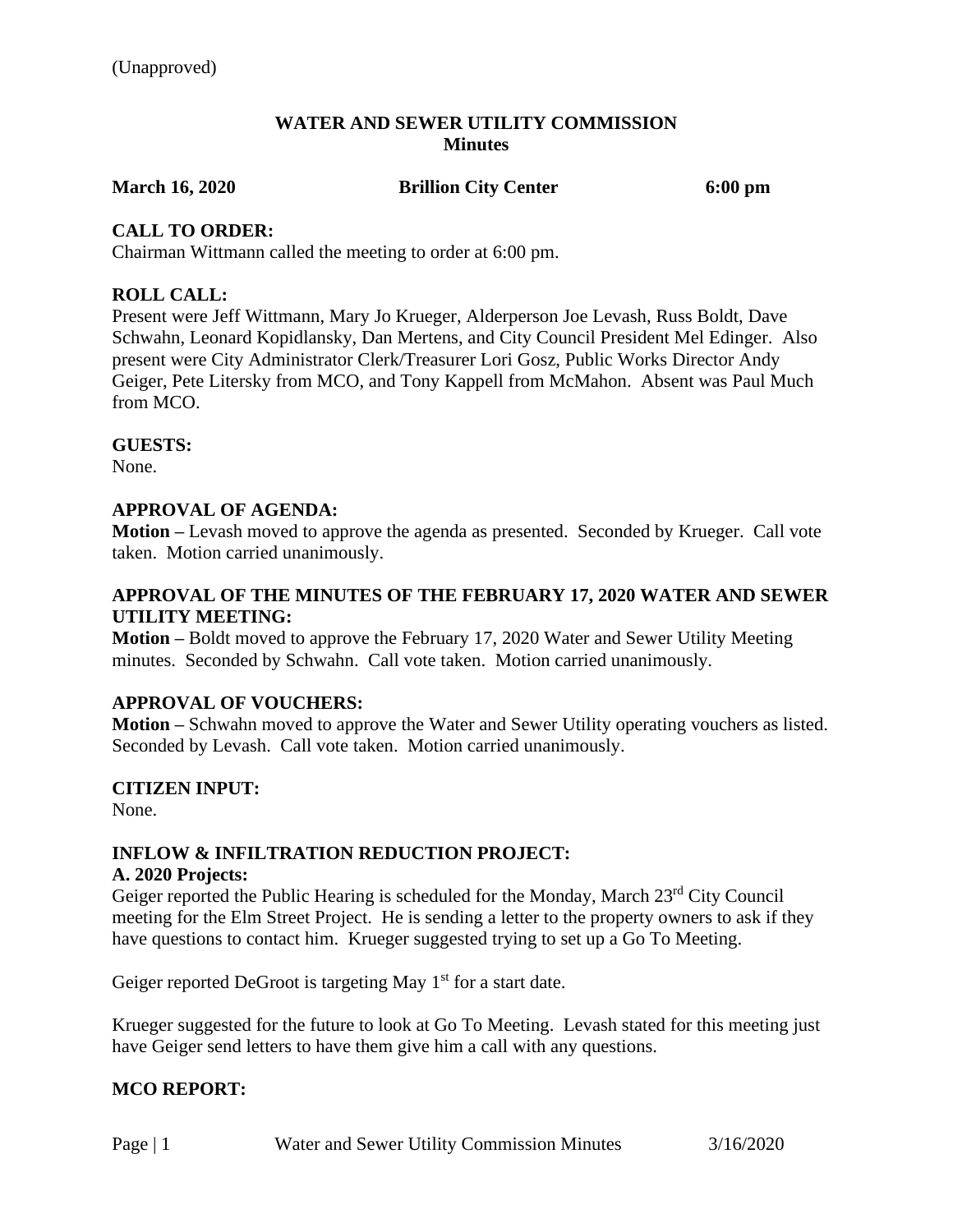# **A. Monthly Superintendent Report/Update:**

Litersky reported on the following:

1. With the spring thaw they had to bypass filters for a time.

2. He explained the chemical dosage change for phosphorus. We are out of the lead requirement, but we will stay at the 7% level.

3. A water distribution hydrant was hit by a snowmobile at the end of Madison Street.

4. He reported on a property that he had trouble shutting the water off at the curb stop. This was at the property owner's request. To repair it would be at the City's cost. However, the lateral would be at the property owner's cost. Mertens stated to continue as Code requires that the City repair and follow the Code for cost to property owners. Litersky and Geiger will work with the property owner on this.

5. Sewer back up on Petty Street and Columbus Avenue. The sewer line was televised and cleaned. Flushable wipes were found. A letter will be mailed to the property owners in this area. 6. Leak on a sewer lateral on Pine Street. Leaking 20-30 gallons per minute. A letter will be given to the property owner.

7. Deer Run Estate Lift Station.

8. Meter changes will be stopped until further notice.

Geiger reported that MCO has an action plan for COVID-19. Litersky stated suppliers for water indicated they have supplies available.

# **ENGINEER'S REPORT:**

# **A. Update DNR Chloride Variance and I/I Meeting:**

Kappell, Much, Geiger, and Litersky met with Dave Gerdman on the City's Chloride Variance and I/I. Gerdman's goal is to maintain that Brillion is eligible for a variance next time around. Gerdman asked to document the use of brine cost estimates.

Softener Education Brochure is on the City's website and softener system maintenance.

# **B. Splitter Box:**

Kappell reported that the Splitter box was approved by the DNR. Geiger reported the work began today.

Krueger stated the emailed water bills don't include the notices. Gosz stated she will check on this.

# **CHAIRMAN:**

No report.

# **PUBLIC WORKS DIRECTOR:**

No report.

# **CITY ADMINISTRATOR/CITY CLERK/TREASURER:**

Gosz reported the Deputy Clerk/Treasurer Buboltz submitted her letter of resignation.